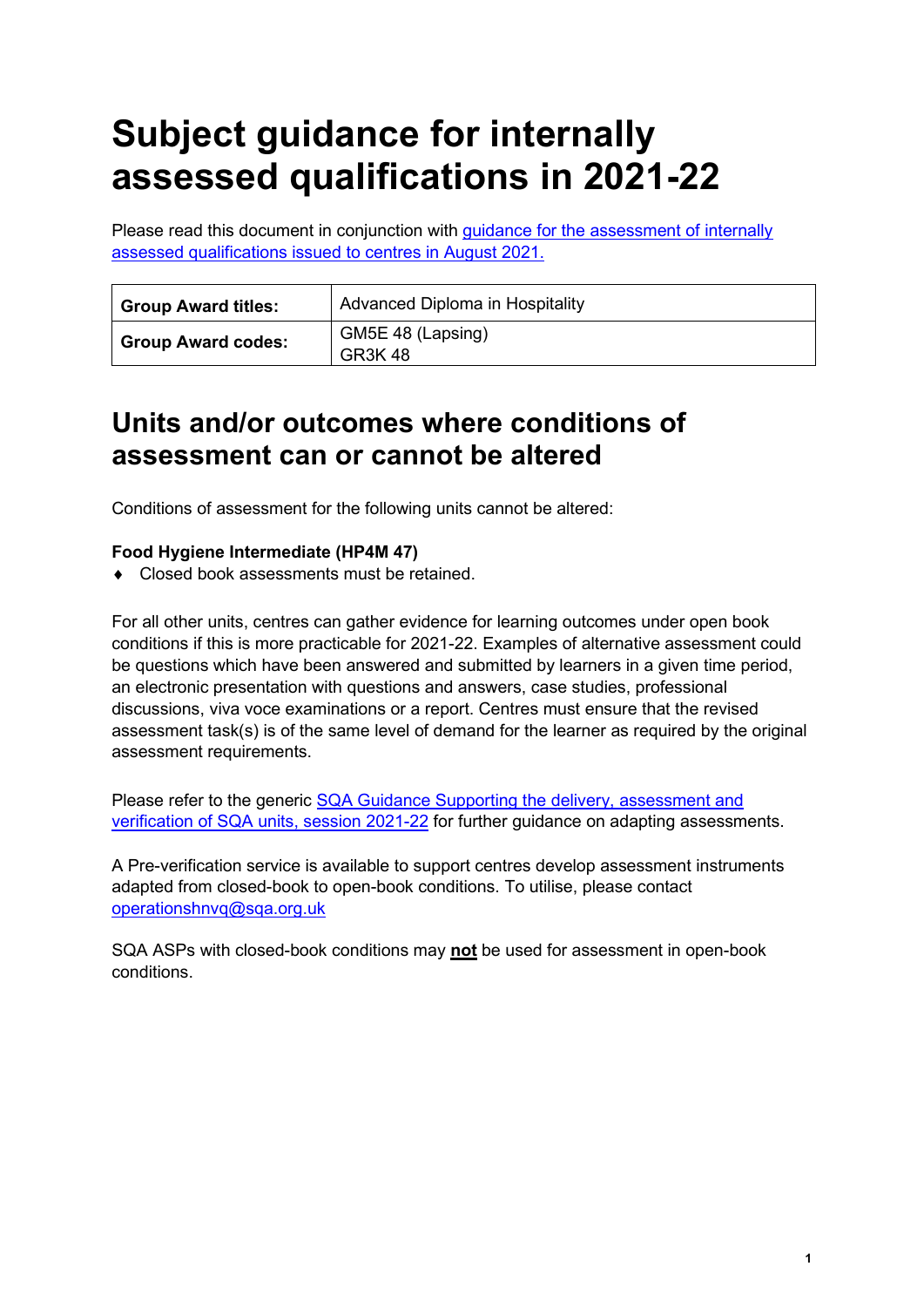# **Adaptations to evidence requirements to help manage assessment**

## **Business Accounting HP7K 47**

Where assessment is adapted from closed-book to open-book conditions, Error Tolerances must also be adapted as follows:

|           | <b>Errors of</b><br><b>Arithmetic</b> | <b>Errors of</b><br><b>Principle</b> |
|-----------|---------------------------------------|--------------------------------------|
| Outcome 1 | 2                                     |                                      |
| Outcome 2 |                                       |                                      |
| Outcome 3 |                                       |                                      |
| Outcome 4 |                                       |                                      |
| Outcome 5 |                                       |                                      |

### **Managing Financial Resources in Hospitality – all versions**

♦ Closed book conditions in evidence requirements may be adjusted.

#### **Management of Food and Beverage Operations - all versions**

♦ Students should still plan for 30 covers but as a disclaimer within their portfolio they should include a statement that, due to current government guidelines, the following number can be accommodated. This number should reflect the capacity possible in the individual centre.

# **Rationale**

HP4M 47 is used for application for REHIS Intermediate level Food Hygiene Certificate and REHIS have confirmed closed book assessment conditions must be maintained for recognition to continue.

#### **Business Accounting HP7K 47**

Where closed-book conditions are adapted to open-book, Error Tolerances have been adjusted to preserve integrity of assessment standards, particularly in relation to maintenance of exemptions from components of professional body qualifications

# **Additional guidance and information**

#### **Hospitality Supervision - all versions**

♦ Students should have all their planning in place as soon as possible so they are able to carry out the supervision tasks when the opportunities arise across the term. For the 10 minute training activity, students could prepare a plan for this and then record